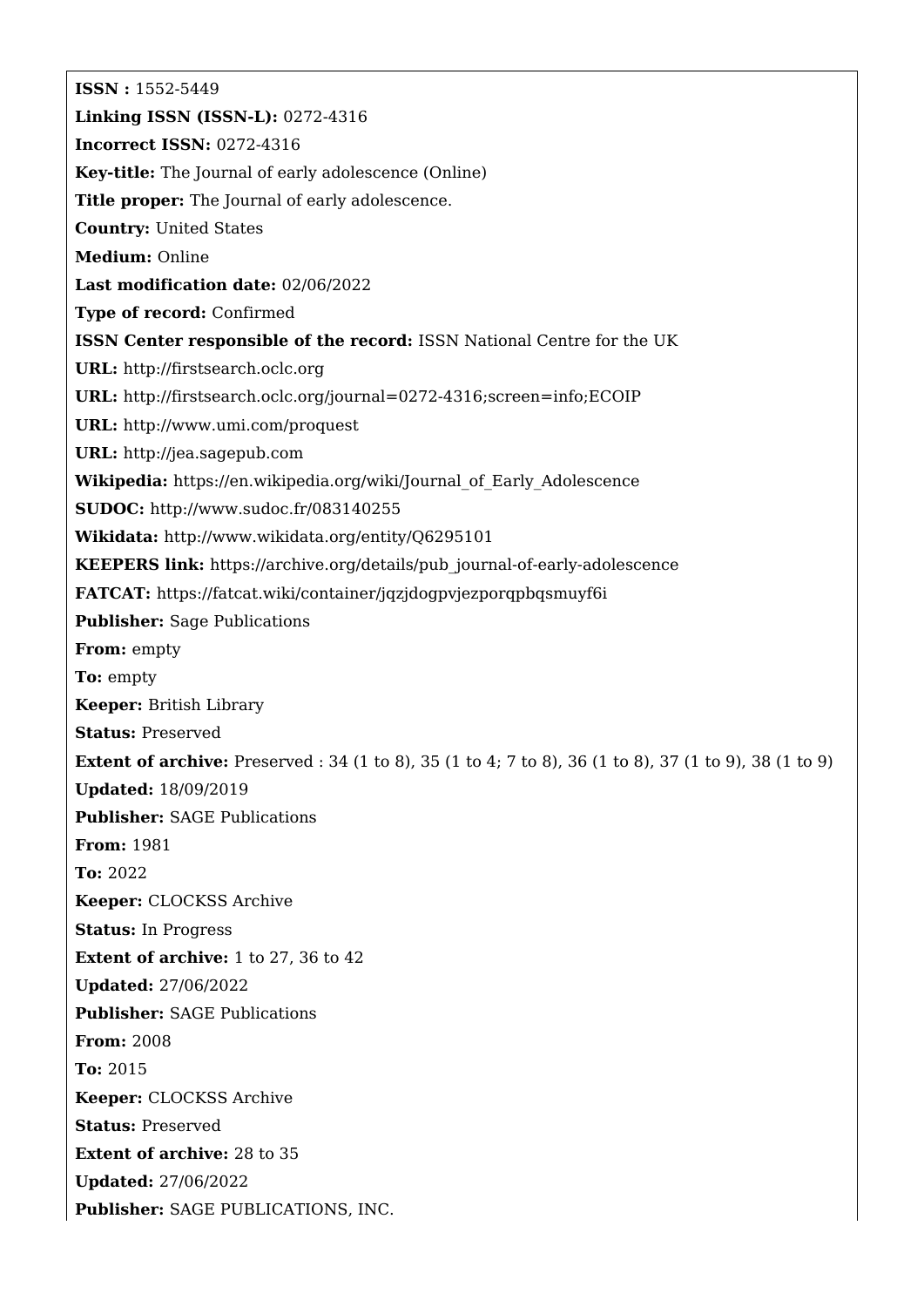**From:** 1981 **To:** 2014 **Keeper:** Internet Archive **Status:** Preserved **Extent of archive:** 1 to 34 **Updated:** 01/01/1970 **Publisher:** SAGE Publications **From:** 1981 **To:** 2022

**Keeper:** LOCKSS Archive

**Status:** In Progress

**Extent of archive:** 1 to 24, 42

**Updated:** 27/06/2022

**Publisher:** SAGE Publications

**From:** 2005

**To:** 2021

**Keeper:** LOCKSS Archive

**Status:** Preserved

**Extent of archive:** 25 to 41

**Updated:** 27/06/2022

**Publisher:** Sage

**From:** 2010

**To:** 2021

**Keeper:** Library of Congress

**Status:** Preserved

**Extent of archive:** 30 (1 to 6); 31 (1 to 6); 32 (1 to 6); 33 (1 to 8); 34 (1 to 8); 35 (1 to 5-6, 7, 8); 36 (1 to 8); 37 (7); 38 (5, 8); 39 (5 to 9); 40 (1 to 9); 41 (1 to 9)

**Updated:** 08/04/2022

**Publisher:** Sage

**From:** 1981

**To:** 2019

**Keeper:** National Library of the Netherlands

**Status:** Preserved

**Extent of archive:** Preserved : 1 (1 to 4); 2 (1 to 4); 3 (1-2, 3, 4); 4 (1 to 4); 5 (1 to 4); 6 (1 to 4); 7 (1 to 4); 8 (1 to 4); 9 (1-2, 3, 4); 10 (1 to 4); 11 (1 to 4); 12 (1 to 4); 13 (1 to 4); 14 (1 to 4); 15 (1 to 4); 16 (1 to 4); 17 (1 to 4); 18 (1 to 4); 19 (1 to 4); 20 (1 to 4); 21 (1 to 4); 22 (1 to 4); 23 (1 to 4); 24 (1 to 4); 25 (1 to 4); 26 (1 to 4); 27 (1 to 4); 28 (1 to 4); 29 (1 to 6); 30 (1 to 6); 31 (1 to 4); 32 (1 to 6); 33 (1 to 8); 34 (1 to 8); 35 (1 to 4, 7, 8); 36 (1 to 8); 37 (1 to 9); 38 (1 to 9); 39 (1 to 9)

**Updated:** 19/06/2022

**Publisher:** SAGE Publications

**From:** 1921

**To:** 2022

**Keeper:** Portico